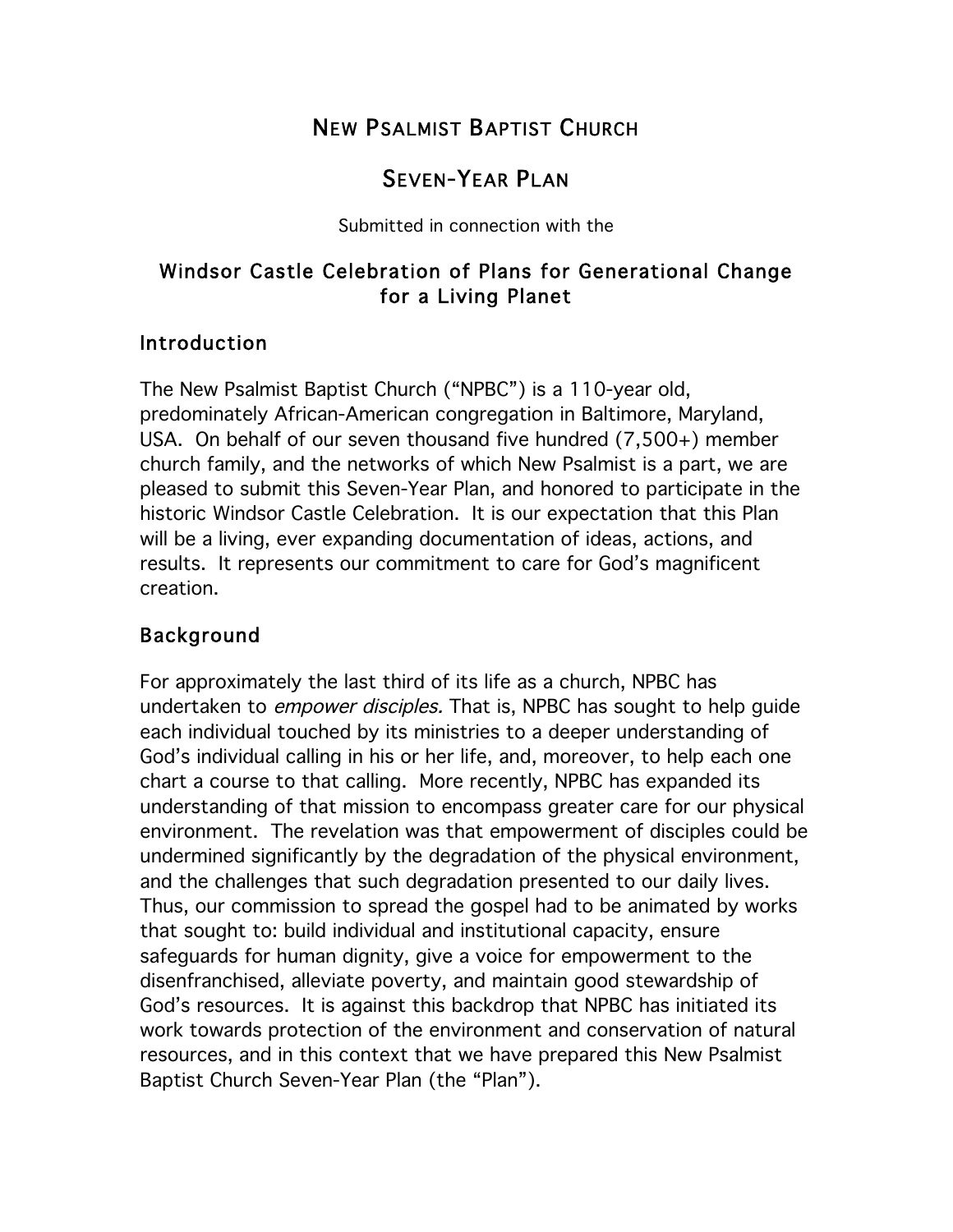This Plan attempts to set NPBC's activities to date, and NPBC's future plans within that Alliance of Religions and Conservation ("ARC") 7-Year Plan framework. This Plan builds on past and current activities, such as NPBC's participation in clean water and medicine delivery projects in Kenya, our partnership with Kenyan church congregations and our participation in United Nations Environment Program ("UNEP") policy discussions. In addition, the Plan speaks in general terms to a future that NPBC envisions. Ultimately, the Plan represents our understanding of new experiences and revelations of how God is calling us to live out our charge. Accordingly, this Plan will change over time, reflecting the growth of our understanding of these revelations.

## NPBC Seven-Year Plan

The following Plan is organized around the seven (7) elements of the ARC framework. Each section articulates a broad "commitment," that summarizes NPBC's approach in that area. This Plan reflects our awakening, our commitment to a brighter future, and a healthy sense of urgency, given the current geopolitical, cultural, and economic circumstances. In areas where our planning or activity is more developed, we have included more specific goals and activities. However, in areas where our activity is more nascent, the Plan offers less detail. For example, while elements of this current Plan with respect to lifestyles, partnerships, education and young people and celebration are more developed, we expect to expand other Plan elements as future components.

### 1. Faith-Consistent Use of Assets

New Psalmist Baptist Church is preparing our congregation and its networks to manage all of its collective and individual resources in a modern world. As our communities develop, understanding the environment and the management of natural resources has become very important to us. We believe the investments we make to expand awareness and deepen understanding will contribute to the health of our world and the lives therein. Our members are exposed to actions they can take as individuals and with their families; in addition to consequences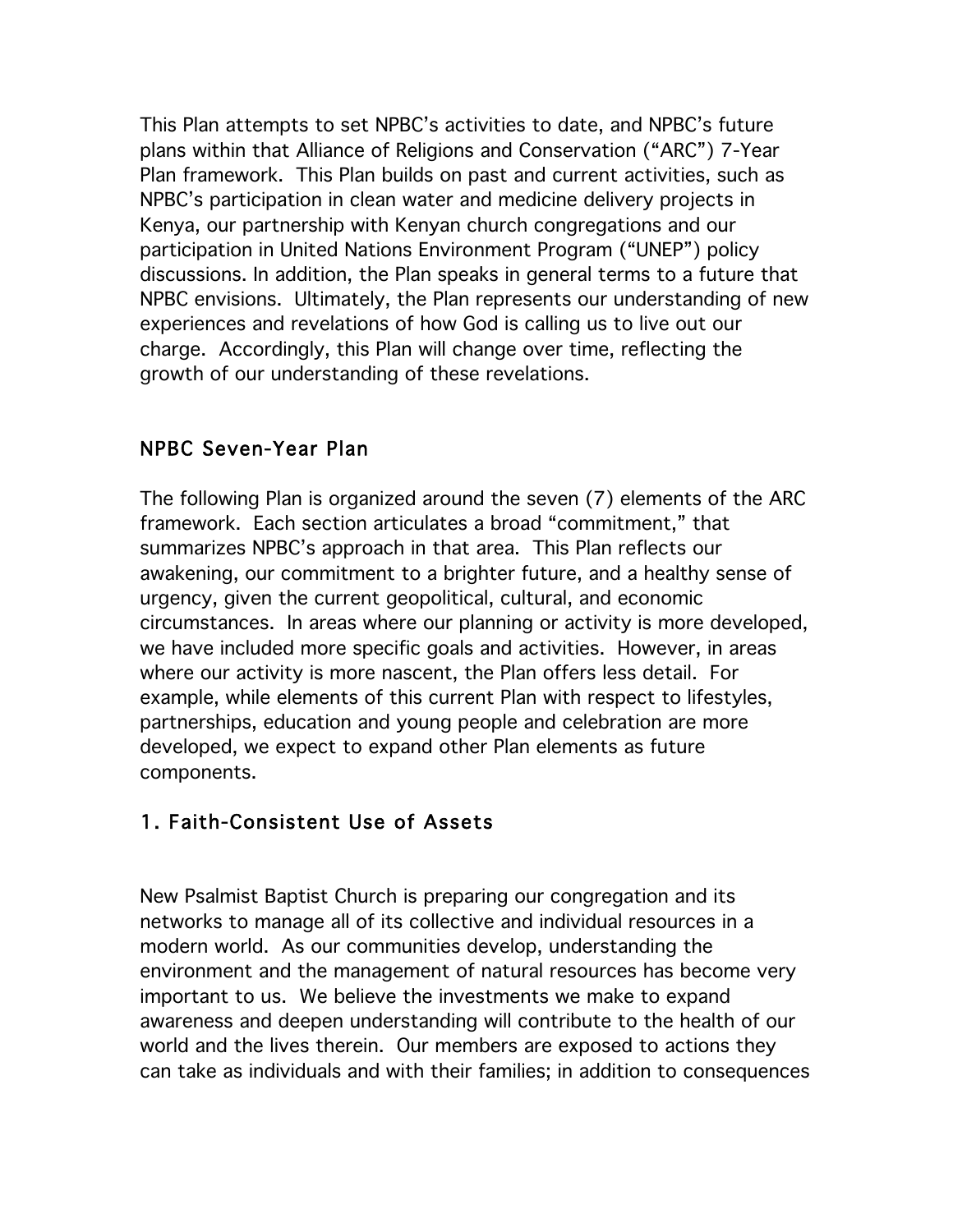of decisions taken at the state, national and international governing levels.

The current contexts in which environmental issues are being considered provides for great opportunities. There are legislative tools invoked to create employment. Many captains of industry are required to reconsider how and where they conduct business. We see the advent of new industry sectors of which we intend to be a part.

Goal 1: A fully informed church congregation, and network member churches who are aware of the impact of mismanagement of environmental resources and who are empowered to mobilize to advocate for improved management of natural resources.

Goal 2: A congregation and network member churches connected to policy discussions and resource allocation discussions to advocate on behalf of disadvantaged communities.

Goal 3: Educated individuals, church congregations and networks empowered to make behavioral changes to minimize individual and aggregate environmental impacts.

#### Activities:

 Financial empowerment workshops to maximize financial potential and spiritual wealth.

 Business entrepreneurs institute to aid in making faith consistent investments

Development of options to make our new, 41 million dollar edifice more energy efficient, including review of lighting, heating, materials and energy efficiency strategies.

Conduct of energy audits in the homes of individual parishioners in conjunction with the local energy supplier in Maryland

## 2. Education and Young People

Several of NPBC's ministries are dedicated to the development of young people. In particular, we are focusing our efforts on building a strong, positive cadre of young people who 1) excel in the fields of science and technology, 2) recognize the global nature of the positive and negative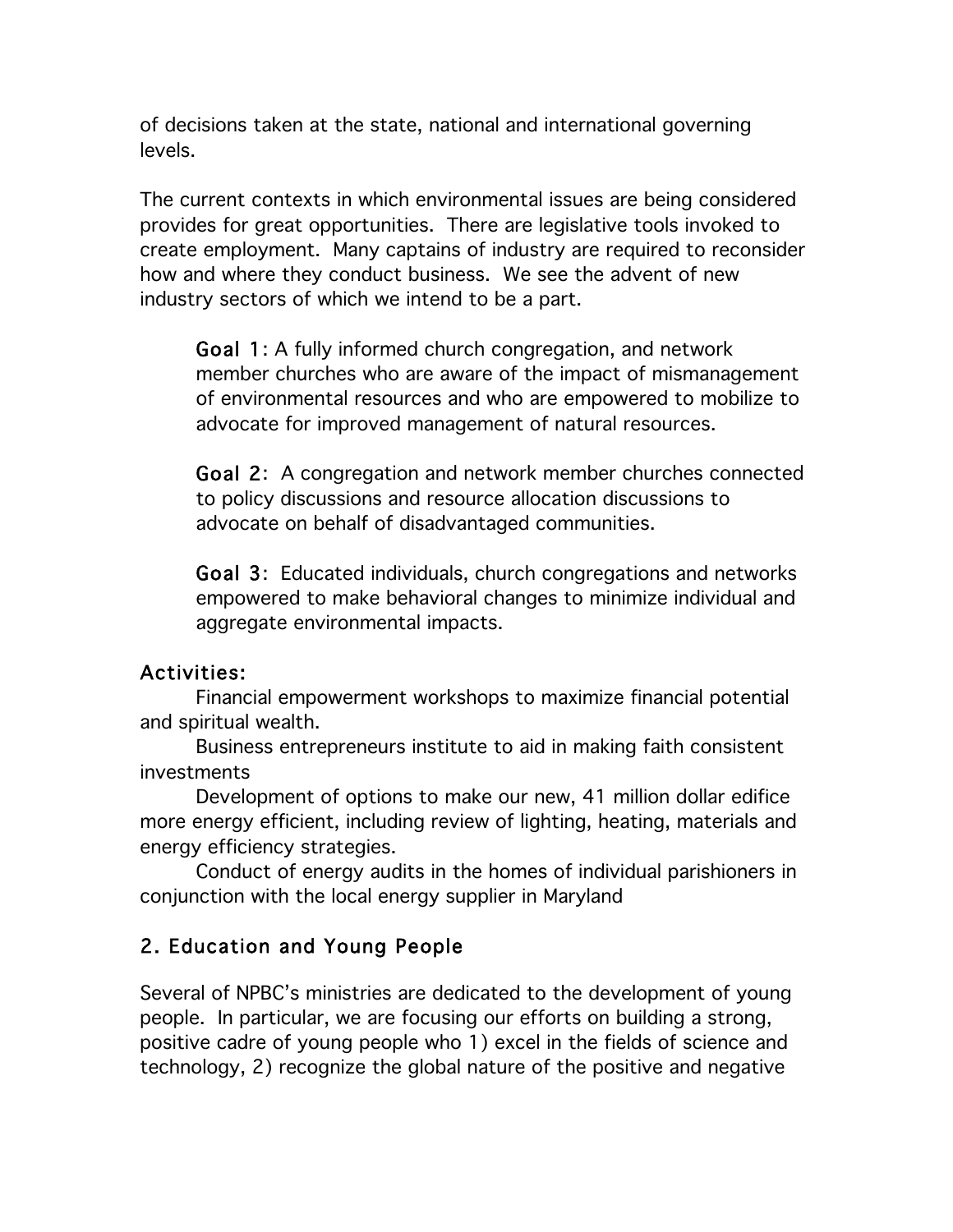uses of natural resources, and 3) contribute to the well-being of society - - here and abroad.

Goal 1: Educated young people who understand the science behind the impact of man's interaction with the natural world.

Goal 2: Empowered "army" of young people who are able to mobilize to undertake works or to advocate positions.

Goal 3: A generation of servant leaders committed to living out God's call by uplifting their fellow human beings, including the most threatened and disadvantaged.

#### Activities:

 New Psalmist has sought to educate its community on maintaining healthy lifestyles, implementing highly successful health fairs, and quarterly classes and workshops to improve overall health and reduce disease.

Members of the Foreign Mission Ministry (FOM) began their educational mission work in Kenya in 2006 while training with a partnering church from the United States. Members of the team participated in projects to help combat poverty and disease which resulted from water scarcity, and water contamination. During their training, members of FOM and assembled and programmed a 14 station computer laboratory in a primary school in Kenya. These types of programs will continue.

Our plan is to increase our involvement in our international schools by providing pastoral care, educational and medical services to Nairobi's Redeemed Gospel Church and the Shadrack primary school. Additionally, New Psalmist would like to bring in its corporate partners, such as Feed the Children, to assist with providing food, feminine hygiene products, and HIV support at both Shadrack and RGC schools but will require funding to sustain effort.

To combat the effects of global warming and climate change on our community, Bishop Thomas' vision was to have a community development corporation that would provide services to the community and City that would help build individual capacity. The Sankofa Community Development Corporation has partnered with the Living Classroom foundation to receive a grant from the National Science Foundation. These organizations sponsor the Voyage of Exploration Program. This program uses maritime boat building to introduce participants to environmental science, engineering, technology and mathematics concepts. The grant offer the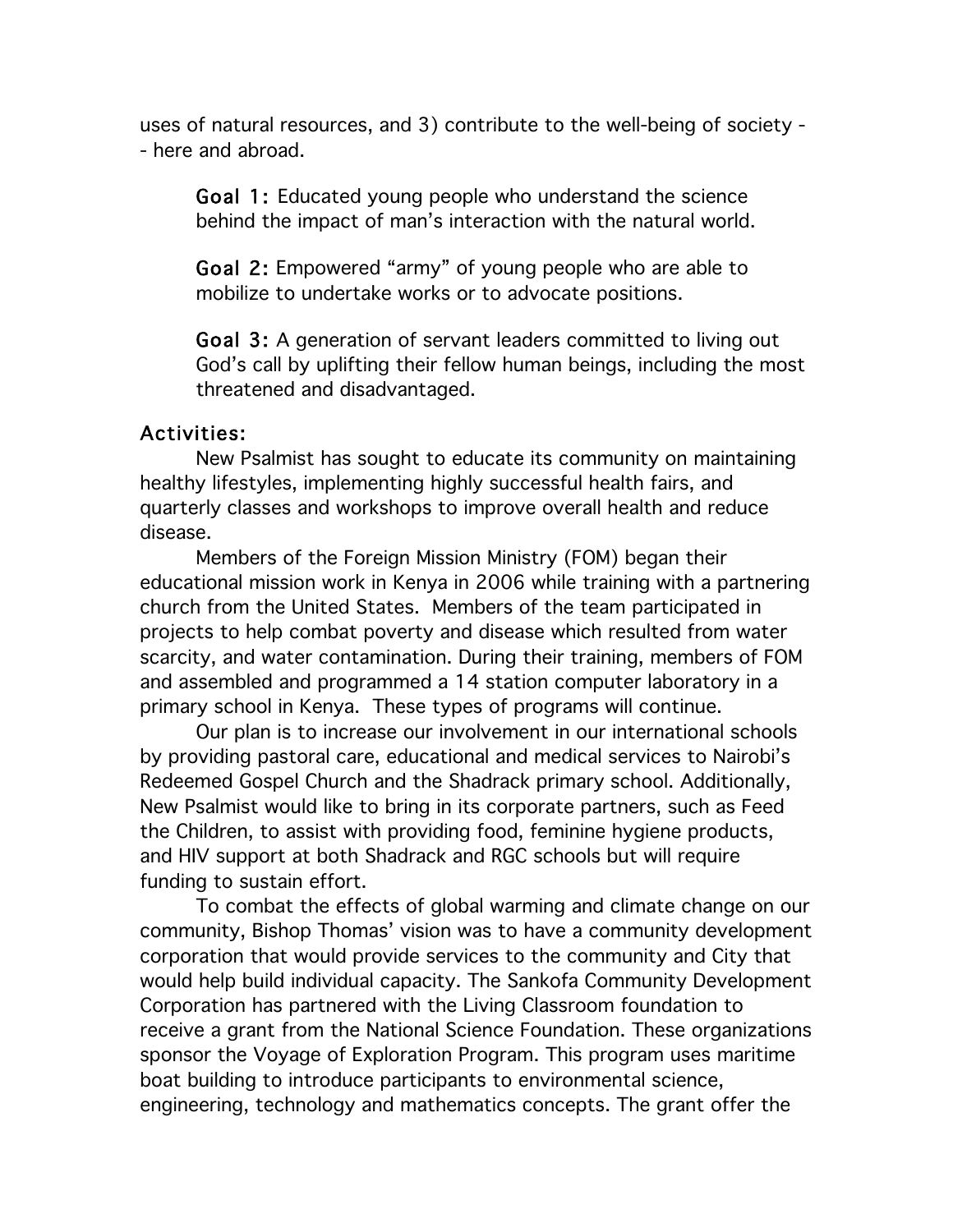aforementioned concepts in after-school, Saturday school, and summer camp settings. Year one is scheduled to accommodate 360 students, with growth to 1000 students in succeeding years.

#### 3. Pastoral Care

We have inherited wisdom that promotes the value of knowing who we are in contexts that are both local and global; and, historical and current. We also see significant value in preparing to walk into our future informed and prepared to live harmoniously and well. The importance of caring for the environment, even in urban settings, continues to broaden in scope and complexity.

Goal: Ministries that teach and incorporate a deeper understanding of man's place and responsibility to care for God's creation.

### Activities:

NPBC promotes simpler living by transforming the church into a museum during our month long celebration of the church's anniversary. Additionally, NPBC is seeking to increase its environmental ethic throughout the congregation and community. The church staff is expanding its recycling efforts, and looking at identifying various ways to reduce its carbon footprint and energy consumption. The church leadership will expand these efforts to the congregation and its network through seminars and workshops with children, youth, young adult, and adult ministries throughout the church. For example, NPBC has had energy conservation training sessions in the community over the last year and will continue this practice. We estimate that over 1,200 families have taken advantage of this training thus far, with an expected over 1000 more will participate in the future.

Primary and Secondary school age students in the church will participate in an annual Science Fair to explore and learn of new, creative ideas to preserve our living planet and celebrate God's creation. Moreover, NPBC has a host of corporate partners who will bring resources to the church to help the congregation and community implement new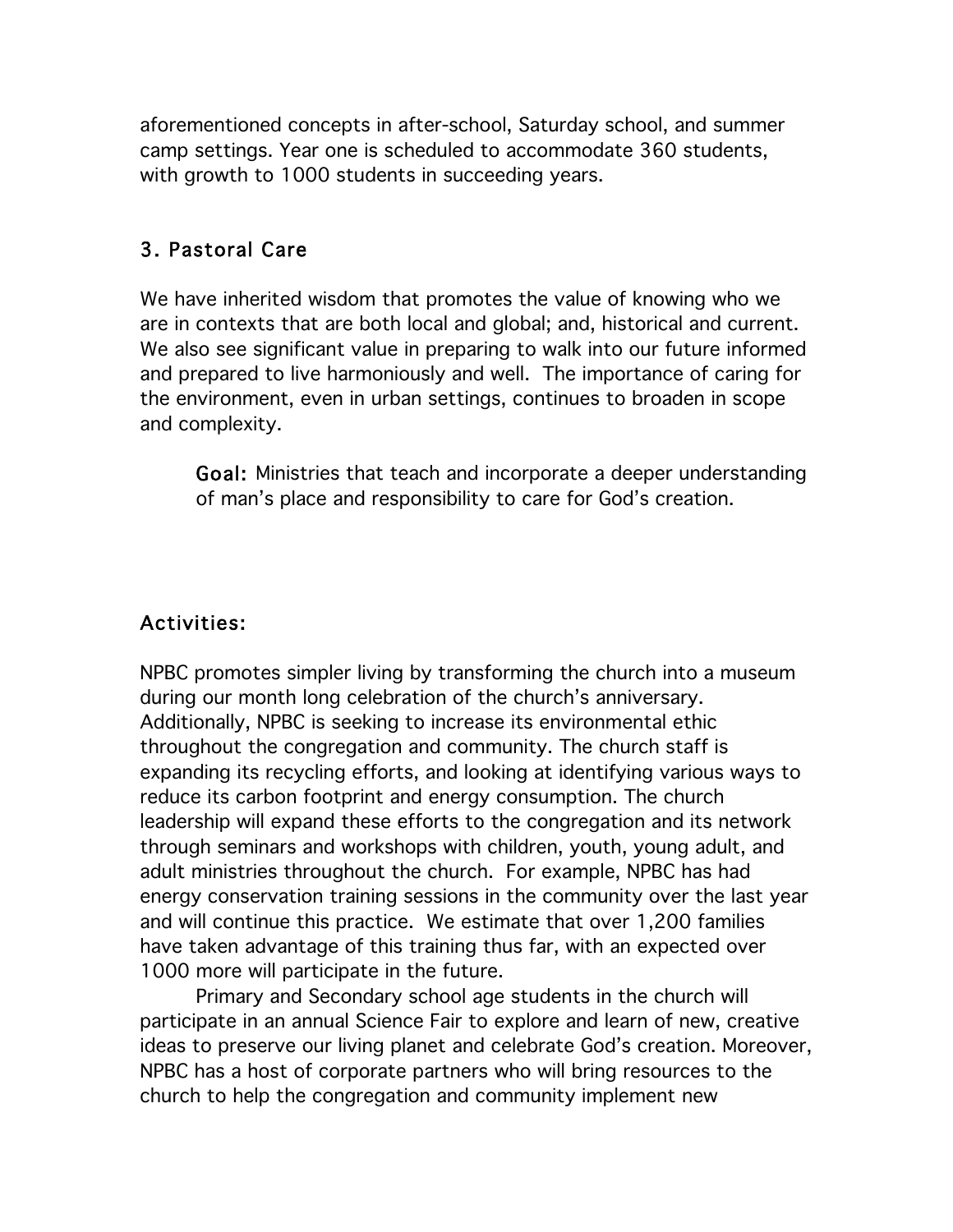practices. For example, regarding our corporate partners, we have engaged Micro Water Facility, from the Netherlands and Catholic Earthcare Australia to collaborate with NPBC and the Redeemed Gospel Church in Nairobi, Kenya to begin alternative sanitation systems in Nairobi, Kenya. This effort in conjunction with the Dutch government, we will work on pilot efforts, through 2011, in the use of these alternative systems for sanitation, including an assessment of its utility and possibilities for replication. NPBC's Financial Empowerment, Entrepreneurship, and Foreign Outreach ministries are working on this project collaboratively. Additionally, as our Entrepreneurship ministry has begun this new venture with Micro Water Facility, the ministry is exploring how to incorporate modules that develop new and existing businesses to be cleaner, greener and ecologically friendly.

#### 4. Lifestyles

New Psalmist has committed to engaging its congregations in assessing the consequences and rewards of daily choices. We support local efforts of reducing, reusing, and recycling. In addition to encouraging these positive changes in behavior, expose them to information that explains the residual impacts both locally and globally.

Goal: A congregation making wise choices, based upon knowledge of the use of natural resources.

#### Activities:

In just two years, the congregation has recycled 46.2 tons of paper. This activity continues, and has resulted in enough funding to assist students in a local Baltimore school, with further plans to expand into the areas of plastics and other recyclable material.

Our Evangelism ministry has discovered way to creatively spread the gospel and preserve the environment. Their Recycle the Blessing campaign is a program where we ask the church community be a blessing to someone who may not know God by donating their old, used CD's and DVD's to the Evangelism Ministry. As the Ministry performs outreach in the communities, they give persons CD's and DVD's. This outreach methodology reduces paper production of tracts and Bibles and reduces the churches overall carbon footprint.

The Catering ministry and adult students from our Life Empowerment classes explored creating gardens on the campus of the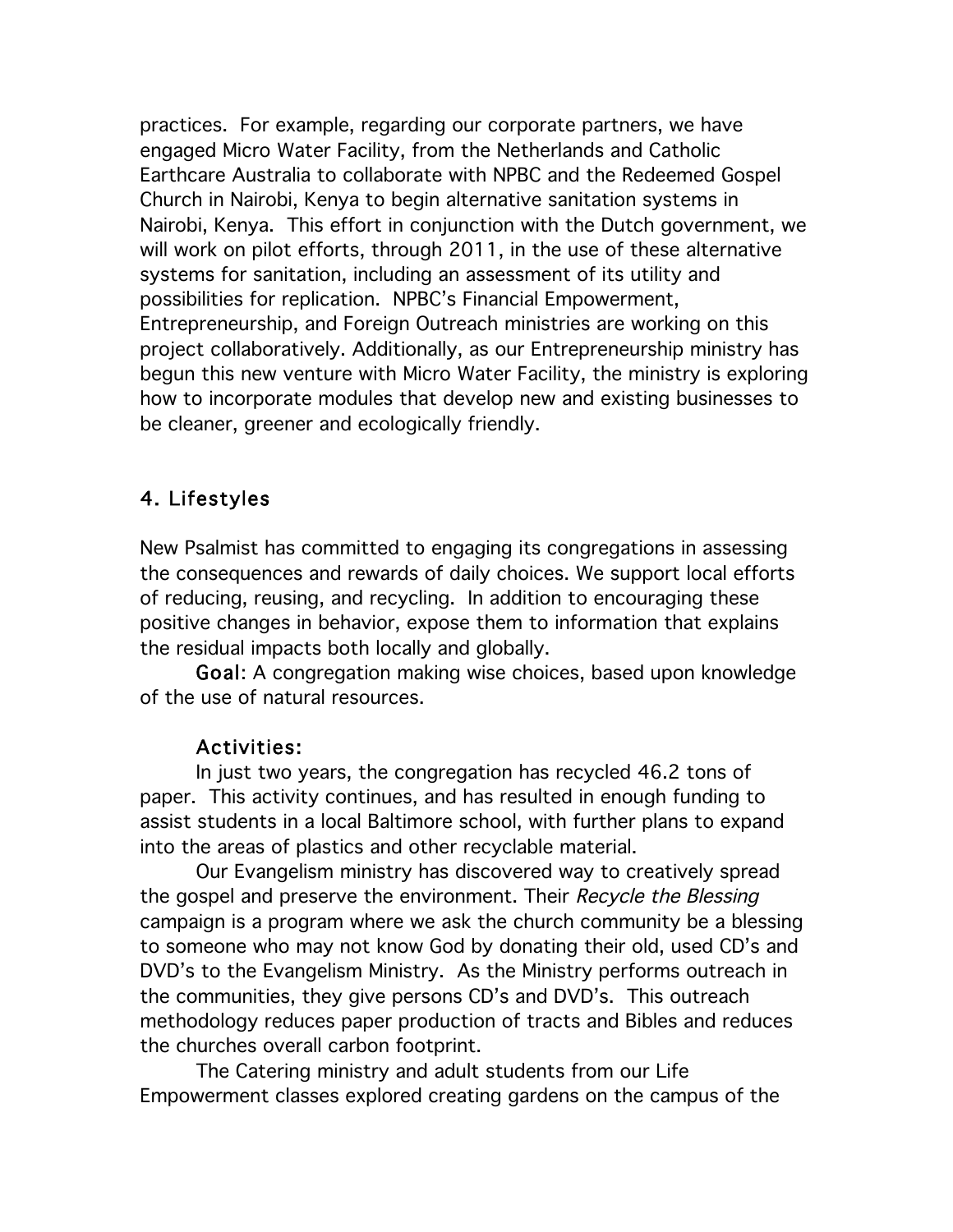church this year. The ministries grew bell and banana peppers, cherry and tomatoes, zucchini, as well as a number of herbs, including dill, cilantro, tarragon, and parsley. Members of these ministries are seeking to create a larger garden at the new edifice. Additionally, these ministries are planning to teach members of the church and community the advantages to growing their own food as a means of returning to a simpler lifestyle and becoming more self sufficient. NPBC's new edifice will showcase a café that will provide services to families throughout the community. It is our intent to provide a wide range of products that are made with organic and free range products.

## 5. Media and Advocacy

New Psalmist Baptist Church has strong links with media and advocacy groups. It has also established strong ties to government and non government entities to enhance the ability of the church and its networks to be a voice and advocating on behalf of the interests of our obligations as good stewards of God's creation.

Goal: Continuous interaction with all forms of media outlets for advice, feedback, input and action beneficial to the environmental protection and conservation of natural resources.

# Activities:

New Psalmist plays a pivotal role in contributing to the shaping of global environmental policy. It shares these policy issues within the New Psalmist family and its networks, as well as with local, state and national elected officials. The various means of media that exist at New Psalmist to educate persons on environment issues are:

- Quarterly Magazine Empowering Disciples
- Empower Disciple 24-Hour Network and Live Internet Broadcast
- New Psalmist Website
- Church Bulletin
- Radio Broadcast
- Local and National Television broadcast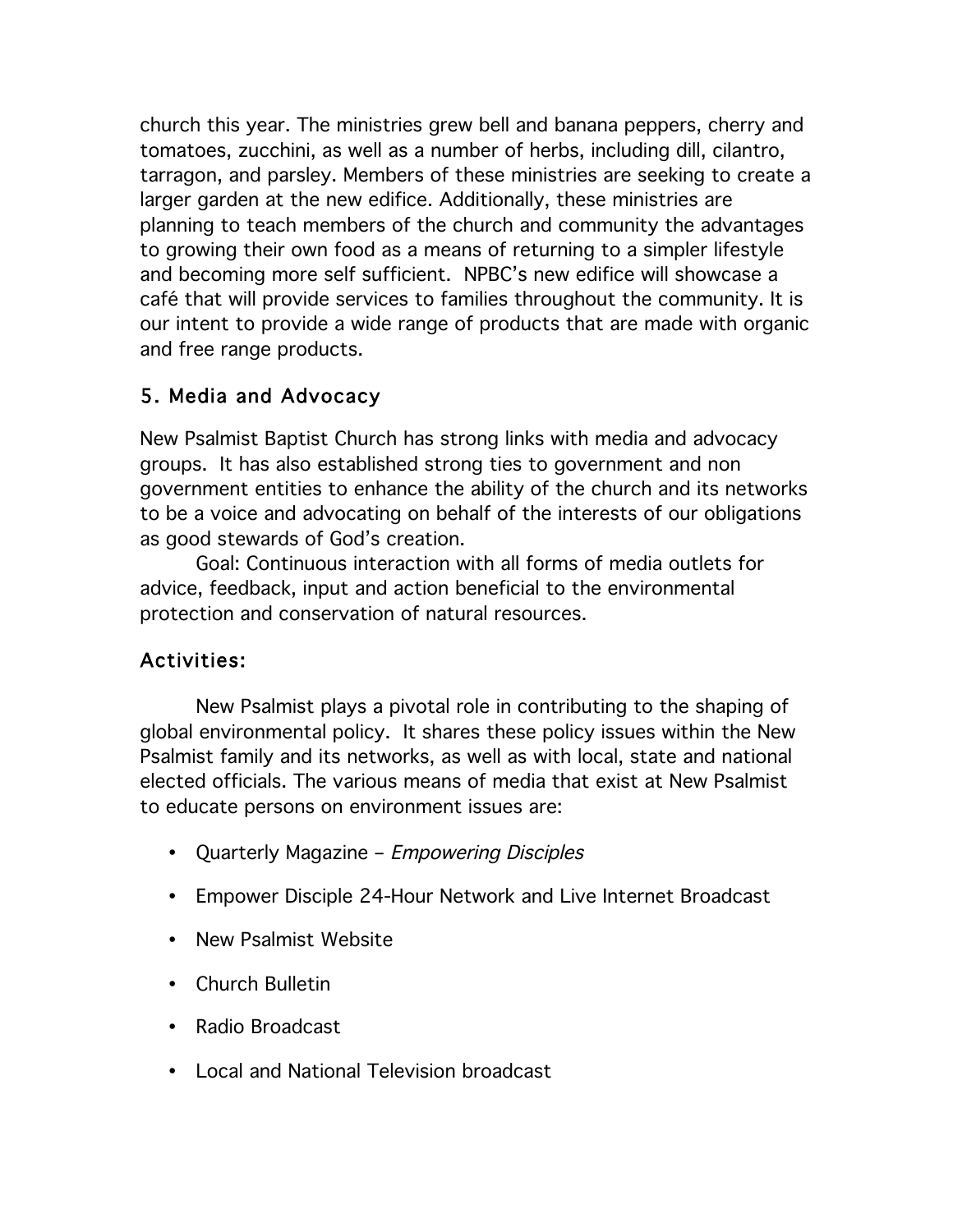## 6. Partnerships

New Psalmist believes that our ability to successfully establish a strong environmental ethic lies in partnerships with others. We strive to energize our stakeholders (both local and global) and all those with whom we can advance the goals of a sustainable cleaner, safer environment.

Goal 1: Enhanced participation in UNEP and other forums, continuing to influence policy discussion consistent with NPBC values.

Goal 2: Regular convening of disparate groups, including those who are traditionally under-represented, or unrepresented, to discuss environmental issues and resource management.

### Activities:

We seek to expand our efforts to utilize partnerships to achieve the following goals:

- Partnerships to feed hungry children locally, nationally, and internationally
- Partnerships to support mission workers traveling to foreign countries
- Expand youth opportunities to learn more about the environment
- Further develop more green jobs in the workplace

Teach families how to conserve energy and reduce carbon footprint

# 7. Celebration

New Psalmist has mounted many successful outreach celebrations locally, nationally and even internationally. Our increased awareness of the current state of the environment has found its way into the traditional religious fabric as themes are woven for planned events of celebration. Activities:

New Psalmist has worked with the Alliance of Religions and Conservation over the past several years, and as a culminating present to the Alliance and other conservation officials, will present an original